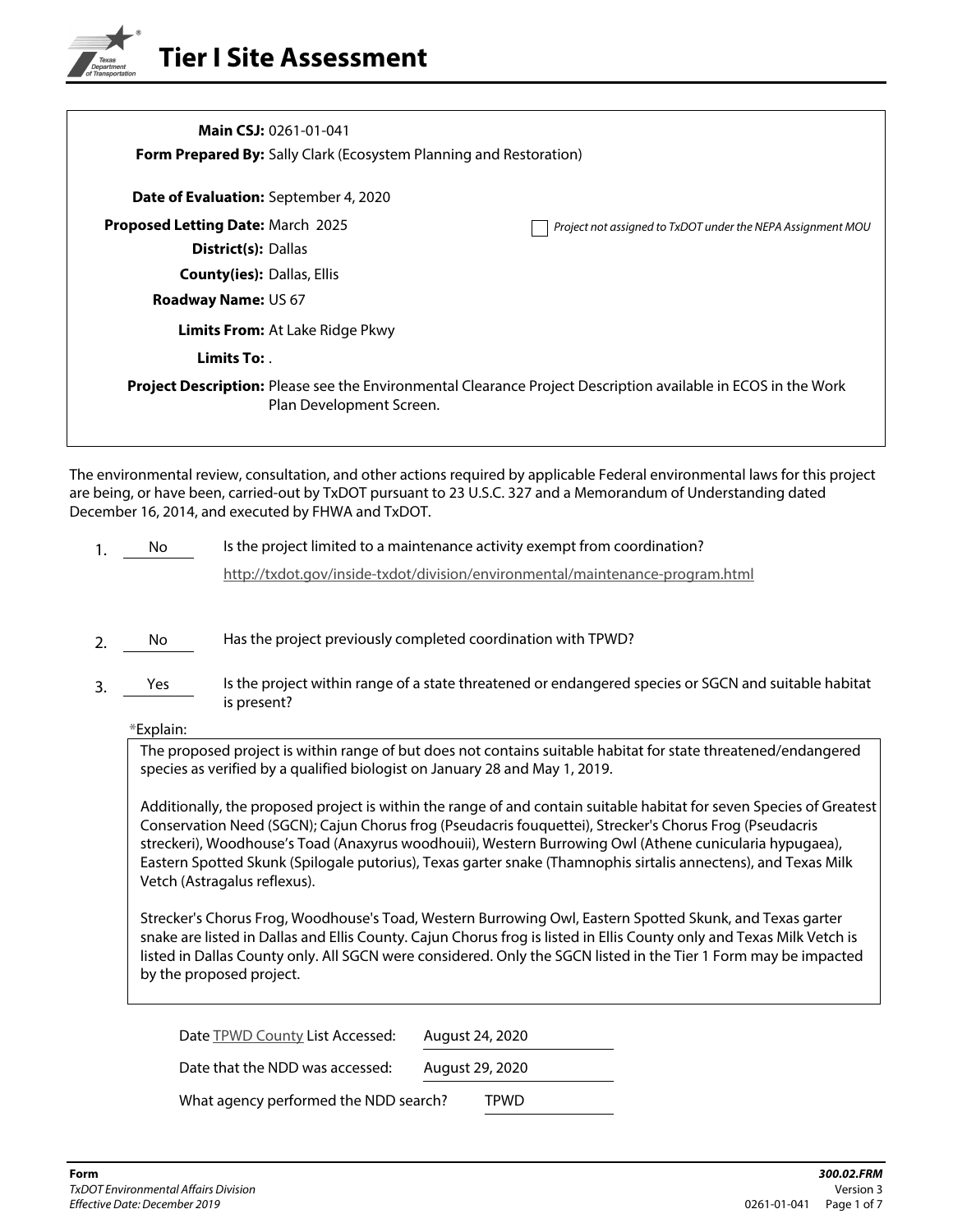

| <b>EOID Number</b> | <b>Common Name</b>                           | <b>Scientific Name</b>                                                                                            | Listing Status | <b>Buffer Zone</b> |
|--------------------|----------------------------------------------|-------------------------------------------------------------------------------------------------------------------|----------------|--------------------|
| 3734               | <b>Black-capped Vireo</b>                    | Vireo atricapilla                                                                                                 | SGCN           | $1.5$ Mile         |
| 10990              | Hall's Prairie Clover                        | Dalea hallii                                                                                                      | SGCN           | 1.5 Mile           |
| 3734               | <b>Black-capped Vireo</b>                    | Vireo atricapilla                                                                                                 | SGCN           | 10 Mile            |
| 10140              | Plateau Milkvine                             | Matelea edwardsensis                                                                                              | SGCN           | 10 Mile            |
| 10990              | Hall's prairie clover                        | Dalea hallii                                                                                                      | SGCN           | 10 Mile            |
| 11920              | <b>Vertisol Blackland Prairie</b>            | Schizachyrium scoparium -<br>Sorghastrum nutans - Andropogon<br>gerardii - Bifora americana Vertisol<br>Grassland | N/A            | 10 Mile            |
| 843                | Cedar Elm-sugarberry<br><b>Series</b>        | Ulmus crassifolia-celtis laevigata<br>series                                                                      | N/A            | 10 Mile            |
| 4433               | Ashe Juniper-oak Series                      | Juniperus ashei-quercus spp. series                                                                               | N/A            | 10 Mile            |
| 3061               | Little Bluestem-indiangrass<br><b>Series</b> | Schizachyrium scoparium-<br>sorghastrum nutans series                                                             | N/A            | 10 Mile            |

# **NDD Search Results for EOIDs and Tracked Managed Areas**

No Does the BMP PA eliminate the requirement to coordinate for all species?

Comments:

The Cajun Chorus Frog, Strecker's Chorus Frog, Woodhouse's Toad, and Texas milk vetch do not have BMP's established in the BMP PA; therefore, coordination is required for this project.

4. Yes NDD and TCAP review indicates adverse impacts to remnant vegetation?

# **\***Explain:

According to the MOU with TPWD, important remnant vegetation includes 1) rare vegetation communities and 2) those that are suitable habitat for SGCNs. To address the first component, TxNDD data was accessed on August 29, 2020. The NDD search identified Hall's Prairie Clover within a 1.5-mile and 10-mile radius of the project area. Additionally, the NDD search identified Plateau Milkvine, Vertisol Blackland Prairie, and three vegetation series within a 10-mile radius of the project area. None of these remnant vegetation communities occur in the project area; therefore, they would not be impacted.

To address the second component, suitable habitat types of SGCNs that may be impacted by the proposed project were evaluated. Impacts to these habitats were quantified, based on the MOU type that best fits vegetation present in the given habitat, by using Ecological Management Systems of Texas (EMST) correcting for discrepancies using actual observed vegetation types as discussed below. The project area does contain suitable habitat, in the form of clay soils, for the SGCN Texas milk vetch that may be impacted. However, clay soils in and of themselves are not considered rare. Coordination with TPWD would be required for impacts to the SGCN species Texas milk vetch.

# 5. No Does the project require a NWP with PCN or IP by USACE?

# Comments:

Approximately 0.54 acres of wetlands and 722 linear feet of stream were identified within the project area.

Wetland 1: 0.20 acres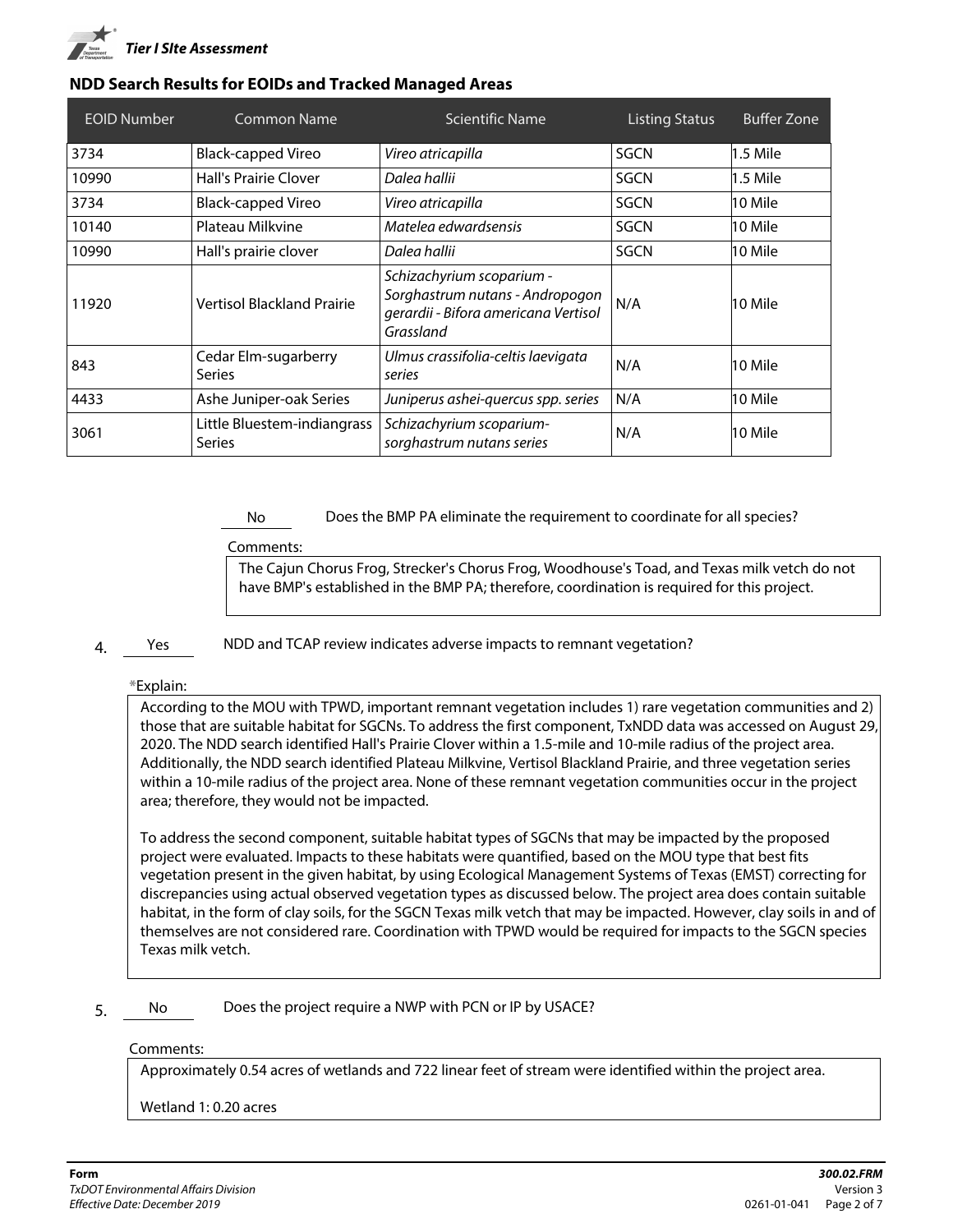

### **Tier I SIte Assessment**

Wetland 2: 0.24 acres Wetland 3: 0.07 acres Wetland 4: 0.03 acres

Stream 1: 722 linear feet

Impacts to these features would be permitted with the USACE under a separate TxDOT - Dallas District Project, Loop 9, Segment A. Determination of impacts and jurisdictional calls of features will be finalized during USACE permitting.

No Does the project include more than 200 linear feet of stream channel for each single and complete crossing of one or more of the following that is not already channelized or otherwise maintained: 6.

Comments:

Stream 1 (722 linear feet) was identified within the project area.

Impacts to this feature would be permitted with the USACE under a separate TxDOT - Dallas District Project, Loop 9, Segment A. Determination of impacts and jurisdictional calls of features will be finalized during USACE permitting.

- No Does the project contain known isolated wetlands outside the TxDOT ROW that will be directly impacted by the project? 7.
- 8. Yes Would the project impact at least 0.10 acre of riparian vegetation?

#### **\***Explain:

1.0 acres of riparian vegetation was identified within the project area by a qualified biologist during site visits in January and May of 2019.

Yes Does project disturb a habitat type in an area equal to or greater than the area of disturbance indicated in the Threshold Table Programmatic Agreement? 9.

**\***Explain:

The proposed project exceeds the habitat thresholds listed in the Threshold Table Programmatic Agreement for Disturbed Prairie (approximately 42.1 acres), Edwards Plateau Savannah, Woodland, and Shrubland (approximately 4.2 acres), and Riparian (approximately 1.0 acre).

\*Attach associated file of EMST output (Mapper Report or other Excel File which includes MOU Type, Ecosystem Name, Common/Vegetation Type Name) in ECOS

# Excel File Name:

APPROVED 10 0261-01-041 US 67 EMSTandObservedVegImpactsTable 9-4-20.xlsx

9.1. Yes Is there a discrepancy between actual habitat(s) and EMST mapped habitat(s)?

**\***Explain:

The EMST mapped habitat identified areas of Tallgrass Prairie along Mt. Lebanon Road within the project area. Field observations did not identify any areas of Tallgrass Prairie within the project area. Additionally,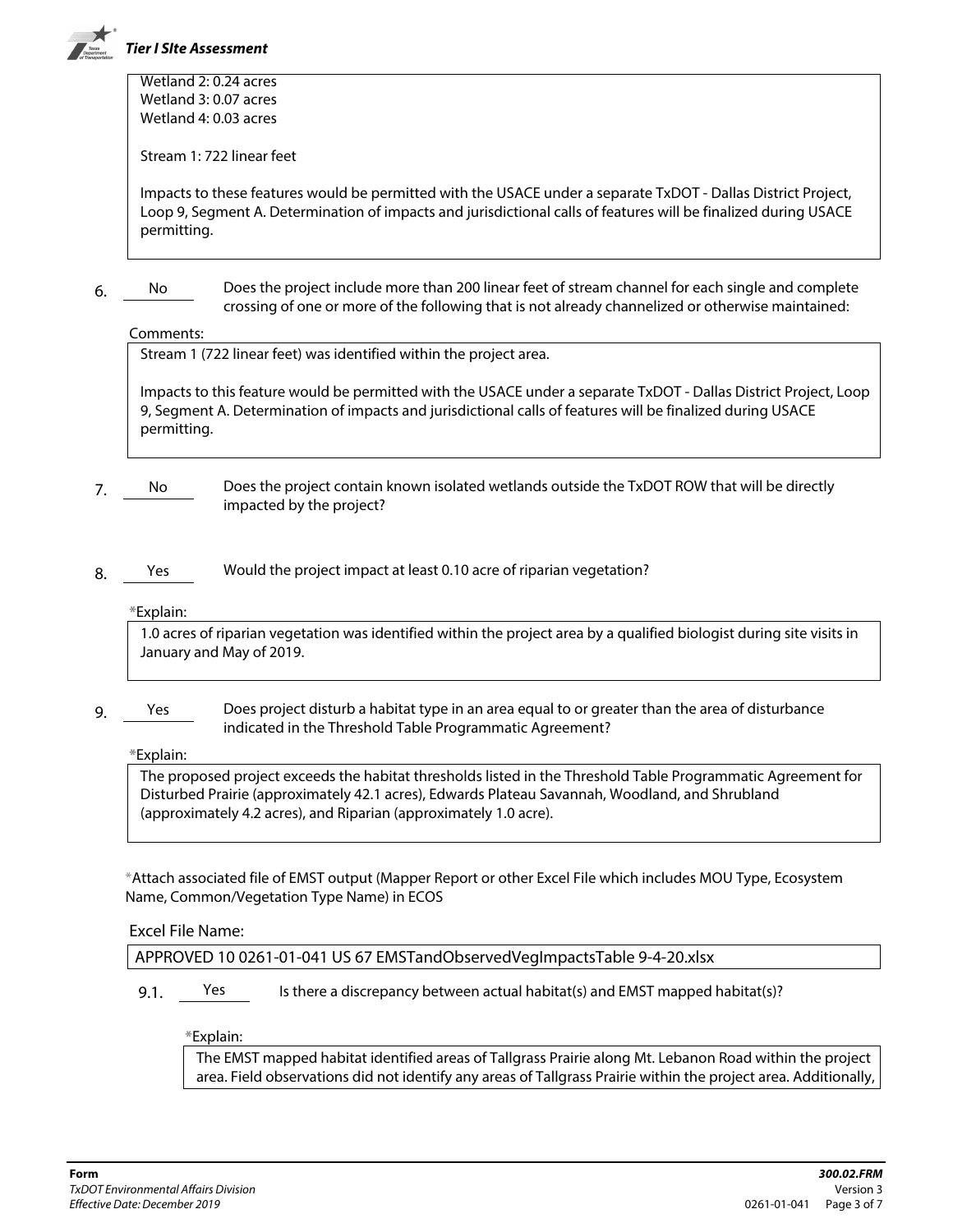

EMST mapped habitat identified the majority of the open area west of the BNSF railroad as Edwards Plateau Savannah, Woodland, and Shrubland this area was observed to be Disturbed Prairie.

Attach file showing discrepancy between actual and EMST mapped habitat(s).

File Name:

APPROVED 08 0261-01-041 US 67 EMSTFigures 9-4-20.pdf

APPROVED 09 0261-01-041 US 67 ObservedVegFigures 9-4-20.pdf

APPROVED 10 0261-01-041 US 67 EMSTandObservedVegImpactsTable 9-4-20.xlsx

APPROVED 11 0261-01-041 US 67 Photographs 9-4-20.pdf

# **Is TPWD Coordination Required?**

# **Yes**

 $\boxtimes$  Early Coordination

Administrated Coordination - Must be conducted through ENV-NRM

BMPs Implemented or EPICs included (as necessary):

The following BMPswould be implemented per the 2013 MOU (2017 Revision) for the proposed project:

Western Burrowing Owl - Bird BMPs:

In addition to complying with the Migratory Bird Treaty Act (MBTA) perform the following BMPs:

a. Prior to construction, perform daytime surveys for nests including under bridges and in culverts to determine if they are active before removal. Nests that are active should not be disturbed;

b. Do no disturb, destroy, or remove active nests, including ground nesting birds, during the nesting season; c. Avoid the removal of unoccupied, inactive nests, as practicable;

d. Prevent the establishment of active nests during the nesting season on TxDOT owned and operated facilities and structures proposed for replacement or repair;

e. Do not collect, capture, relocate, or transport birds, eggs, young, or active nests without a permit

Eastern spotted skunk - Contractors would be advised of potential occurrence in the project area, to avoid harming the species if encountered, and to avoid unnecessary impacts to dens.

Texas garter snake - Terrestrial Reptile BMPs:

a. Apply hydromulching and/or hydroseeding in areas for soil stabilization and/or revegetation of disturbed areas where feasible. If hydromulching and/or hydroseeding are not feasible due to site conditions, using erosion control blankets or mats that contain no netting, or only contain loosely woven natural fiber netting is preferred. Plastic netting should be avoided to the extent practicable.

b. For open trenches and excavation pits, install escape ramps at an angle of less than 45 degrees (1:1) in areas left uncovered. Visually inspect excavation areas for trapped wildlife prior to backfilling.

c. Inform contractors that if reptiles are found on project site allow species to safely leave the project area.

d. Avoid or minimize disturbing or removing downed trees, rotting stumps, and leaf litter where feasible. e. Contractors will be advised of potential occurrence in the project area, and to avoid harming the species if encountered.

TxDOT proposes to implement the following BMPs for species lacking species-specific BMPs in the BMP PA:

\_\_\_\_\_\_\_\_\_\_\_\_\_\_\_\_\_\_\_\_\_\_\_\_\_\_\_\_\_\_\_\_\_\_\_\_\_\_\_\_\_\_\_\_\_\_\_\_\_\_\_\_\_\_\_\_\_\_\_\_\_\_

Cajun Chorus Frog, Strecker's Chorus Frog, and Woodhouse's Toad - Amphibian and Aquatic Reptile BMPs: a. Contractors will be advised of potential occurrence in the project area, and to avoid harming the species if encountered.

b. Minimize impacts to wetland, temporary and permanent open water features, including depressions, and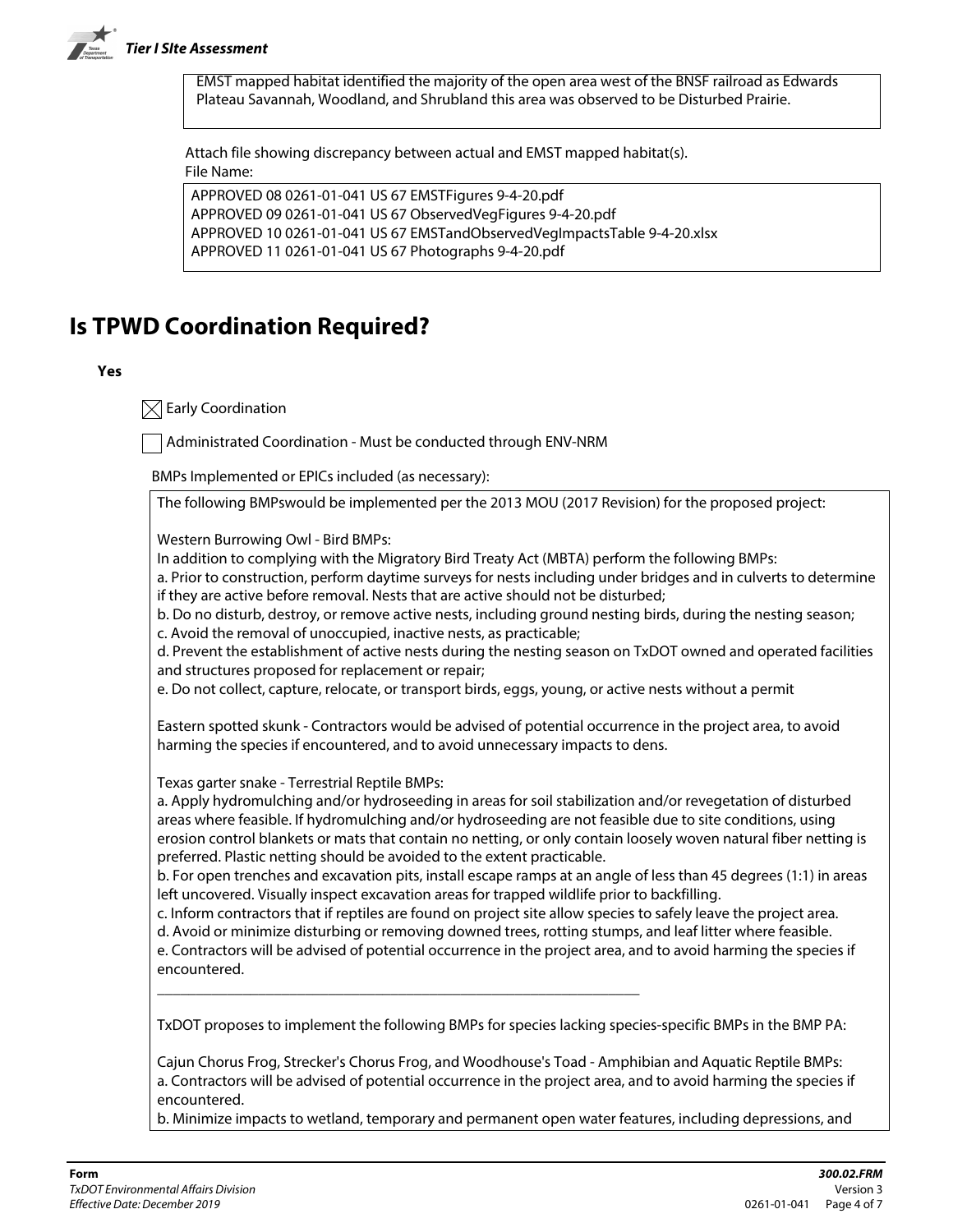

riverine habitats.

c. Maintain hydrologic regime and connections between wetlands and other aquatic features.

d. Use barrier fencing to direct animal movements away from construction activities.

e. Apply hydromulching and/or hydroseeding in areas for soil stabilization and/or revegetation of disturbed areas where feasible.

f. Project specific locations proposed within state-owned ROW should be located in uplands away from aquatic features.

g. When work is directly adjacent to the water, minimize impacts to shoreline basking sites and overwinter sites where feasible.

h. Avoid or minimize disturbing or removing downed trees, rotting stumps, and leaf litter, which may be refugia for terrestrial amphibians, where feasible.

i. If gutters and curbs are part of the roadway design, where feasible install gutters that do not include the side box inlet and include sloped curbs to allow small animals to leave roadway.

j. For sections of roadway adjacent to wetlands or other aquatic features, install wildlife barriers that prevent climbing.

k. For culvert extensions and culvert replacement/instillation, incorporate measures to funnel animals toward culverts such as concrete wingwalls and barrier walls with overhangs.

l. When riprap or other bank stabilization devices are necessary, their placement should not impede the movement of terrestrial or aquatic wildlife through the water feature.

Texas Milk Vetch - Contractors will be advised of potential occurrence in the project area, and to avoid harming the species if encountered.

# **TxDOT Contact Information**

- Name: Leslie Mirise
- Phone Number: (214) 320-6162
- E-mail: Leslie.Mirise@txdot.gov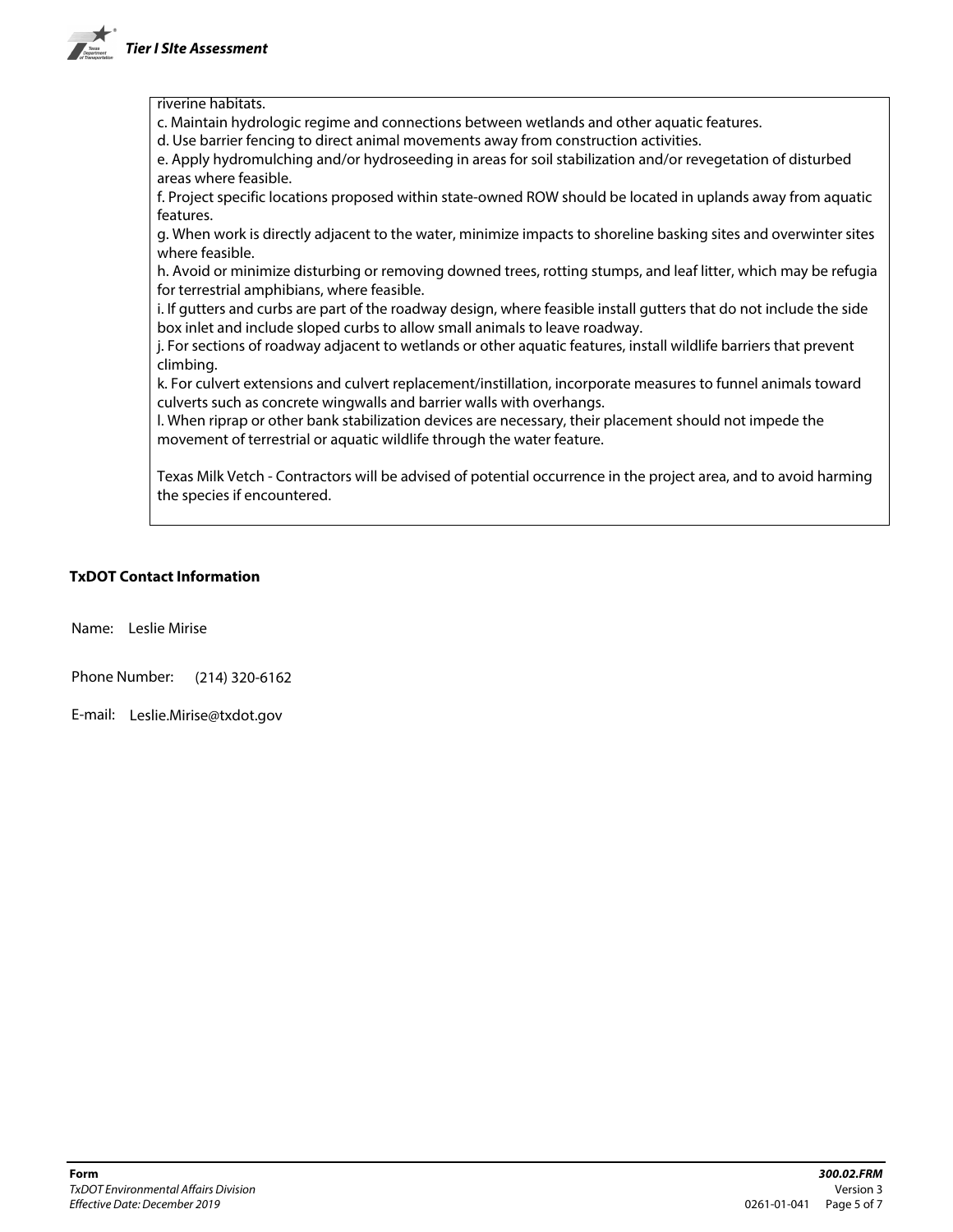